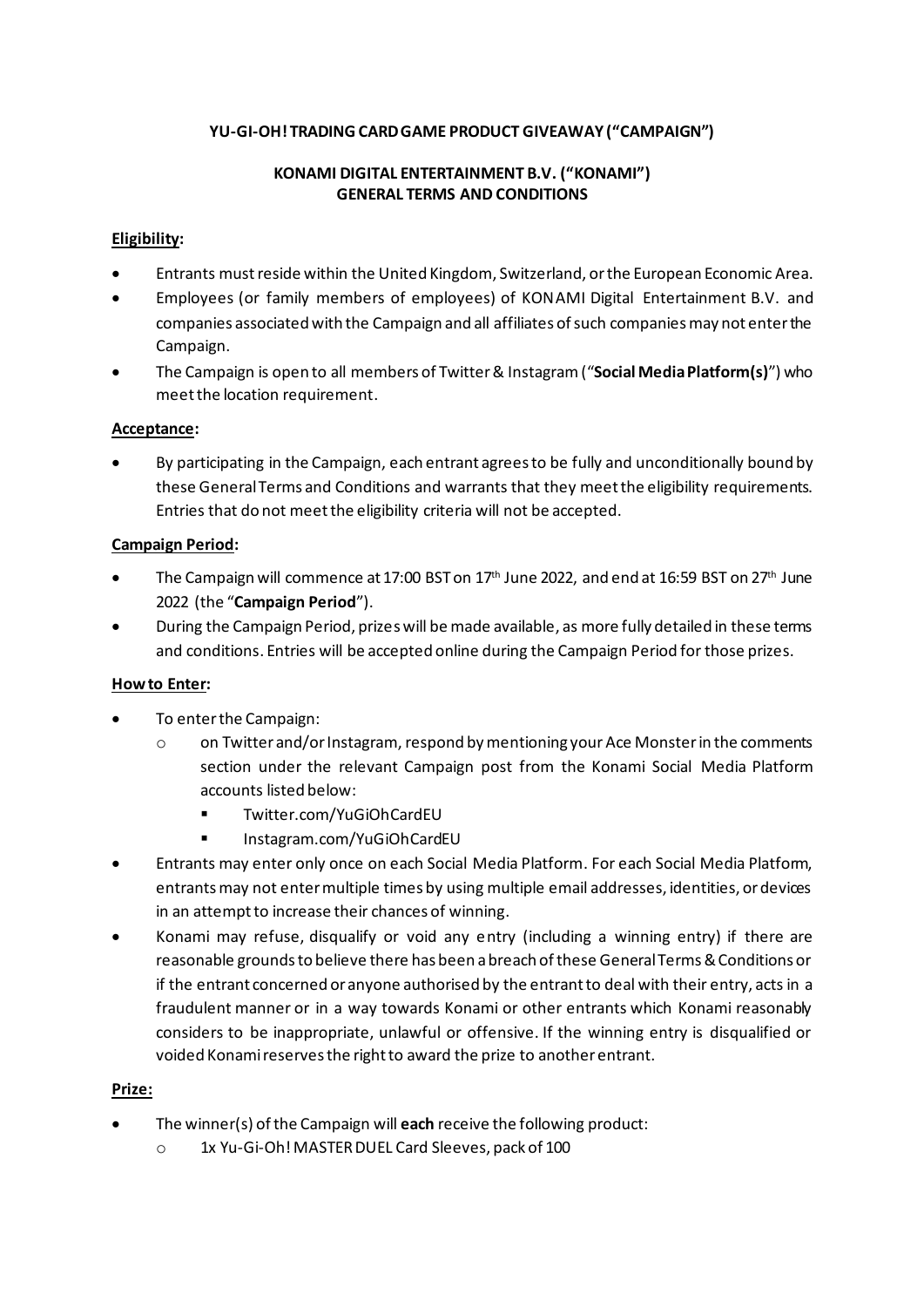- The specifics of the prize shall be solely determined by Konami. The prize is non-transferable. Any and all prize-related expenses, including without limitation any and all local taxes, shall be the sole responsibility of winner(s).
- The winner(s) shall use the prize exclusively for private purposes and is hereby prohibited from:
	- $\circ$  offering the prize for sale publicly, in auctions (in particular on the internet e.g. via eBay) and/or on unauthorised sales platforms.
	- o using or permitting the use of prize for business or commercially, in particular for advertising or marketing purposes as a bonus, promotional giveaway, as a prize or as part of an unauthorized hospitality or package holiday.

## **Winner Selection and Notification:**

- After the end of the Campaign Period, ten (10) winners will be selected by or on behalf of Konami at randomacross the Social Media Platform accounts listed above. An entrant may only win once. For the avoidance of doubt, this means that if a winner has made entries on more than one of the Social Media Platform, then all of that winner's other entries will be deemed invalid and disqualified from the selection process upon being selected as a winner.
- The winner(s) will be notified by message across the Social Media Platform via which their entry was made and asked to respond with their postal address, contact number and any other information necessary for the purposes of fulfilling the prize.
- All entrants are responsible for checking spam filters to ensure they can receive notifications.
- If a winner cannot be contacted within a reasonable time after the end of the Campaign Period or is not able or available to accept the prize for any reason which is beyond Konami's reasonable control, then Konami reserves the right to award the prize to another entrant.
- Konami will deliver/fulfilall prizes awarded during the Campaign as soon as it is reasonably able to do so.

## **Entrant Data:**

- Any entrant data collected will be used **solely** for the purpose of administering the Campaign, contacting the winner to notify him/her of the prize and provision of the prize and any related purposes where necessary for performing our obligations under these General Terms and Conditions or for our legitimate business interests.
- For more information on how Konami will use and/or share personal data collected in connection with this Campaign, and on your rights in relation to the use of your personal data and how to contact us with any requests, queries or complaints, please refer to Konami's Social Media and Online Campaigns Privacy Notice available at: [https://legal.konami.com/kdee/privacy\\_notice/](https://legal.konami.com/kdee/privacy_notice/)

## **Konami Rights:**

- Konami reserves the right to substitute the prize for a prize of equivalent or greater monetary value if this is necessary for reasons beyond its control.
- Konami reserves the right to cancel the Campaign if there are insufficient entries or for any other reason, in Konami'sreasonable discretion.
- Konami's decision is final and binding in all respects on all entrants.

## **Liability:**